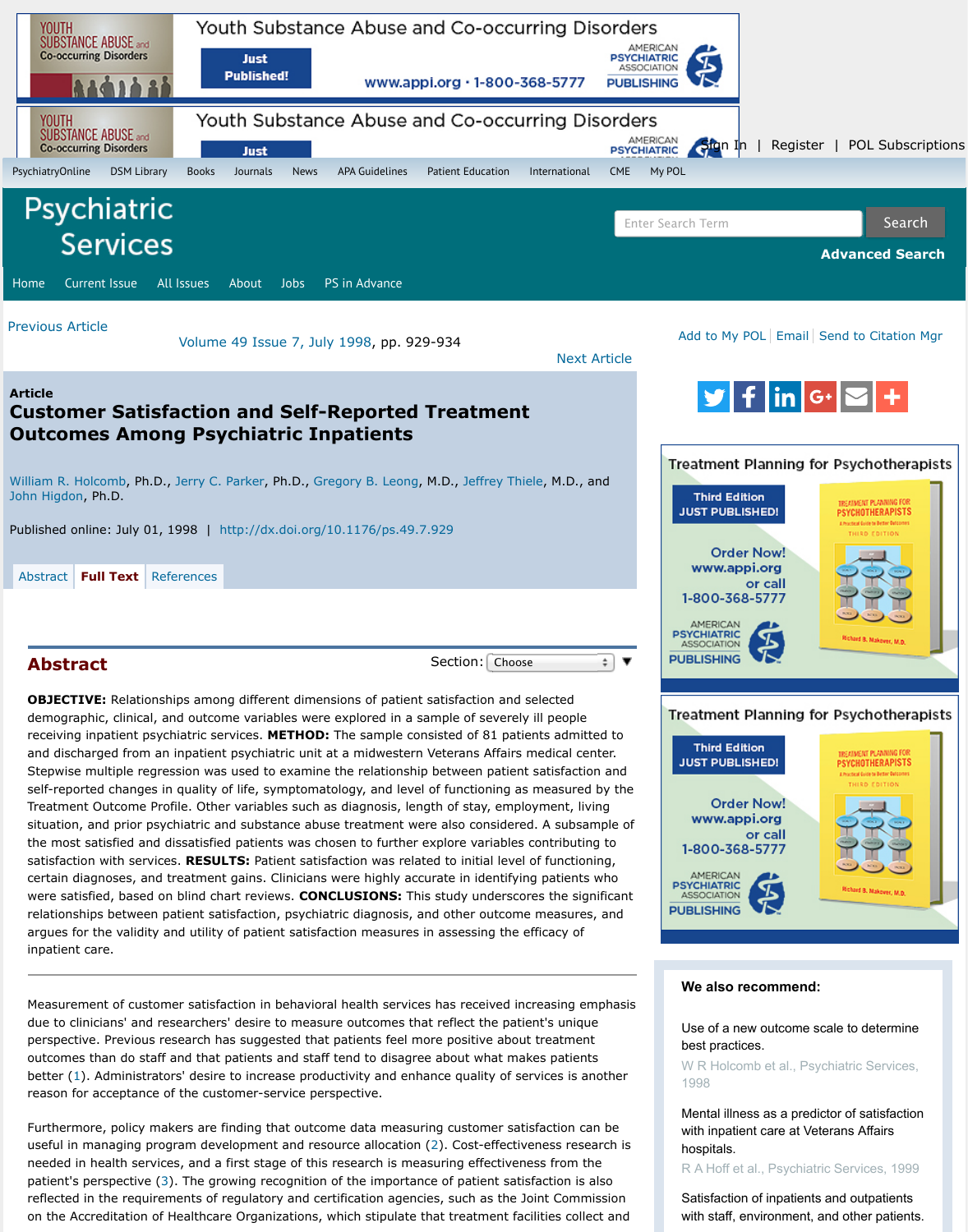satisfaction with inpatient services was related to other imp[or](javascript:popRef()tant outcome variables. Second, we considered whether various dimensions of patient satisfaction were related to different outcome measures and to other demographic and clinical variables such as employment, psychiatric diagnosis, and clinicians' judgments about patient satisfaction and level [o](javascript:popRef()[f f](javascript:popRef()[u](javascript:popRef()[nc](javascript:popRef()[tio](javascript:popRef()[nin](javascript:popRef()[g. T](javascript:popRef()hird, we examined whether clinicians' ratings of patient satisfaction agreed with patients' self-reported ratings. Finally, we identified major demographic and clinical influences on satisfaction with servi [am](javascript:popRef()[ong](javascript:popRef() psychiatric inpatients.

A major overall objective of this study was to evaluate the utility of self-report[ed](javascript:popRef() [pat](javascript:popRef()[ien](javascript:popRef()t satisfaction. as an outcome variable for individuals with severe mental illness.

**[Me](javascript:popRef()thods** Section: Choose ÷

### **Measures**

The Treatment Outcome Profile is a 27-item, self-rep[ort m](javascript:popRef()easure designed to assess changes in quality of life, symptomatology, and level of functioning among people receiving mental health servic[es](javascript:popRef(). Each of the three scales that measure thes[e ch](javascript:popRef()anges is based on previous factor-analy research with inpatient and outpatient samples  $(8,18,19,20)$ . Validity and internal reliability of the Treatment Outcome [Pro](javascript:popRef()file has been established with inpatient clinical populations  $(21)$ . (A copy the profile is available from the first author.)

The fourth scale of the Treatment Outcome Profile measures patients' satisfaction with services. An underlying assumption of this scale is that patient satisfaction is multidimensional. The patient satisfaction scale consists of nine statements to which patients respond on a 5-point Likert-type scale. The nine items measure three dimensions of patient satisfaction. The first three items measure satisfaction with the effectiveness of treatment. The next three items measure the perceived competence of staff, and the last three items measure satisfaction with the treatment environment. Past research has shown that patients are able to discriminate between these differentient dimensions of satisfaction (8).

An example of a statement from the effectiveness dimension is "I feel better after receiving treatment." An example from the staff competence dimension is "Treatment staff were understanding of my needs." An example from the environment dimension is "My privacy was respected."

Besides the variables measured by the four major scales of the Treatment Outcome Profile, six o variables were chosen for inclusion in [t](http://ps.psychiatryonline.org/doi/full/10.1176/ps.49.7.929#_i5)his study because of their hypothesized influence on patie satisfaction and treatment outcome. These variables were whether the patient lived alone at the time of admission, whether the patient was employed, diagnosis, length of stay, previous psychiation treatment, and previous alcohol or drug abuse treatment.

### **Subjects**

Previous research on patient satisfaction has focused primarily on outpatient services provided b community mental health centers (5). Subjects [fo](javascript:popRef()[r th](javascript:popRef()[is s](javascript:popRef()[tud](javascript:popRef()y were severely disable[d p](javascript:popRef()atients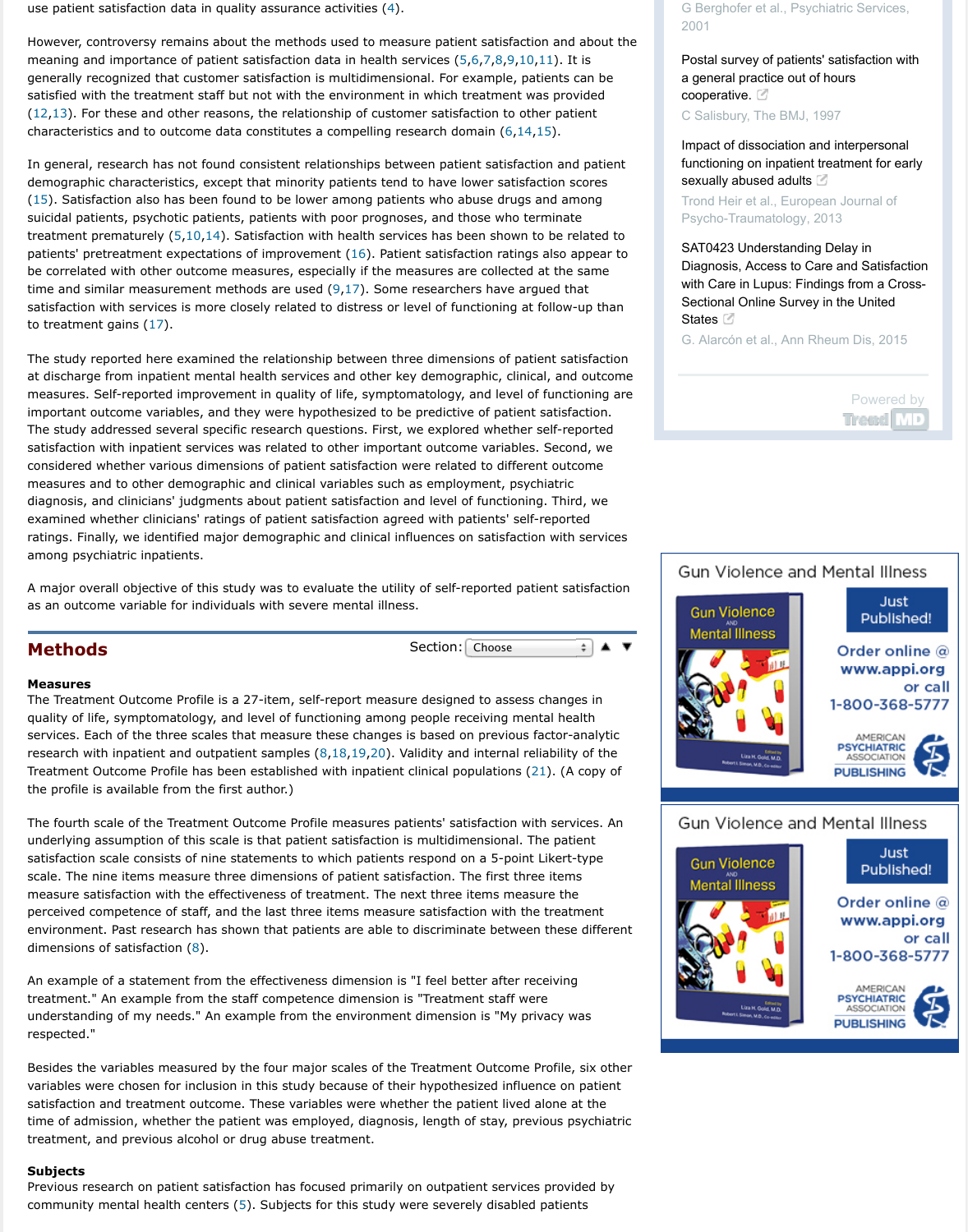These characteristics underscore the severity and chronicity of the problems presented by the subjects.

## **Analysis**

Stepwise multiple regression analysis, combining both backward and forward selection procedure  $(22)$ , was used to explore the relationship of the three dimensions of patient satisfaction at discharge to admission and discharge scores on the scales of the Treatment Outcome Profile measuring qu of life, symptomatology, and level of functioning. Other key clinical and demographic variables w also included in the analysis. To explore the influences on patient satisfaction more completely, t most satisfied and most dissatisfied patients, according to their scores on the satisfaction scale of the Treatment Outcome Profile, were selected for further study (N=29). Patients were selected if they were one standard deviation above or below the mean score on the satisfaction scale (18 patients above and 11 patients below), which was completed at discharge.

The attending psychiatrist and the staff psychologist who had worked with the 29 patients were asked to review the medical records and to rate whether they believed each patient was satisfied dissatisfied with treatment. Raters did not know whether the patients had rated themselves as satisfied or dissatisfied. Both raters assessed the records individually and then arrived at a consensus rating.

In addition, six other variables were investigated to determine if they would discriminate betwee satisfied and dissatisfied patients. The six variables were the number of discharge psychiatric medications and whether the patient was on an antipsychotic medication, was on an antidepress or antianxiety medication, had a comorbid medical disorder, had received a medical consultation the ward while in the hospital, and was assigned an individual therapist. These variables were included in a stepwise discriminant function analysis (22) along with diagnosis, clinicians' ratings patients' level of functioning (axis V of *DSM-IV* ), admission scores on the Treatment Outcome Profile, and change in profile scores between admission and discharge.

**[Re](javascript:popRef()sults** Section: Choose ÷.

Table 1 shows the results of a stepwise multiple regression analysis using the overall satisfaction score on the Treatment Outcome Profile as the dependent variable. Five variables were included the final model, which accounted for 45 percent of the variance in overall satisfaction scores. As the admission Treatment Outcome Profile scores and the gains in scores from admission to disch increased, the ratings of satisfaction with services also increased. Patients who were employed a time of admission also tended to have higher satisfaction scores.

Diagnosis was included in the analysis using dummy coding for six diagnostic categories schizophrenia, bipolar disorder or major depression, anxiety disorder, posttraumatic stress disord personality disorder, and dual diagnosis of a substance use disorder plus one of the aforemention diagnoses. The stepwise regression analysis included two of these categories in the ideal model. Patients who reported being dissatisfied tended to have a diagnosis of posttraumatic stress disor or a personality disorder.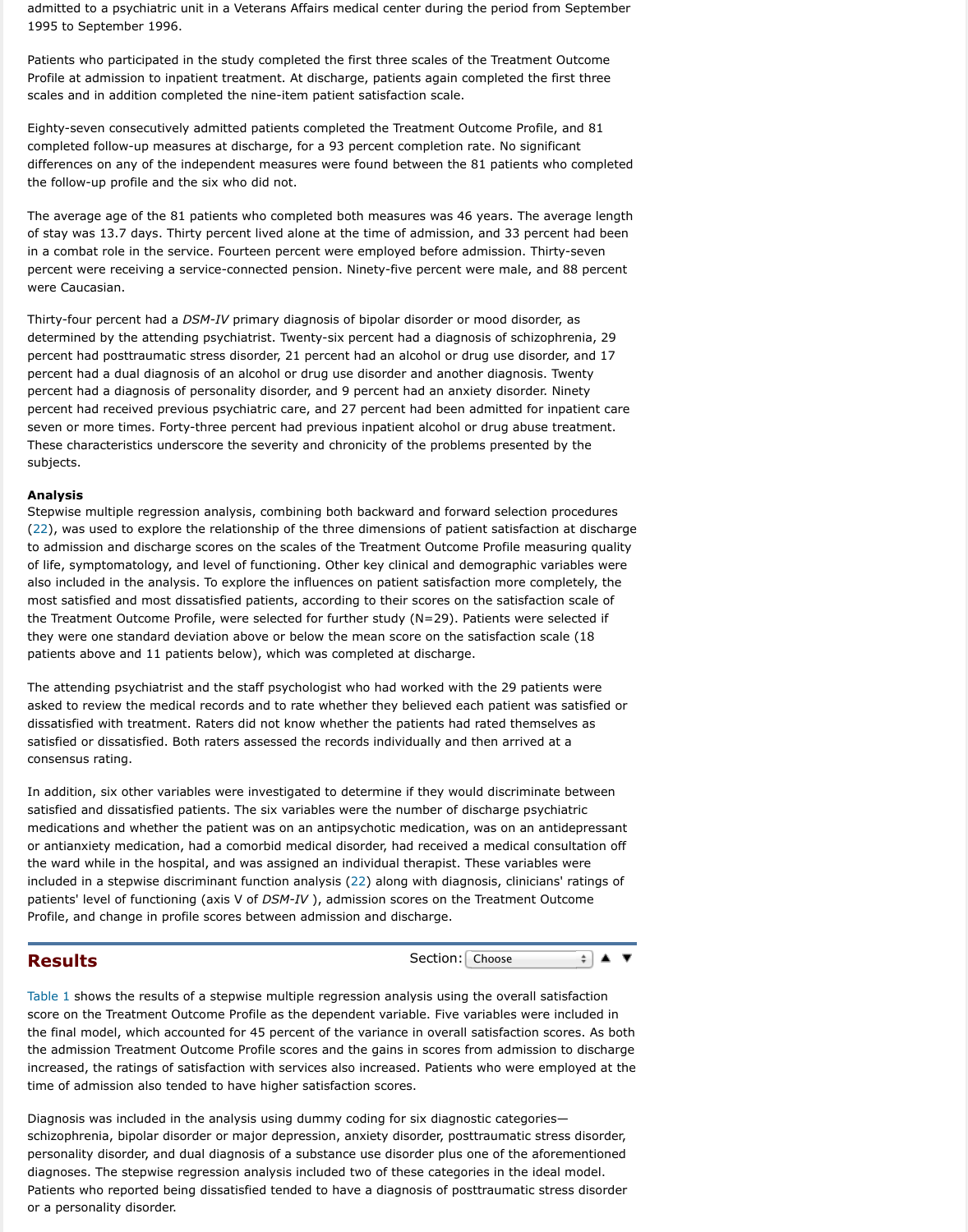diagnosis of personality disorder or posttraumatic stress disorder. Patients with these diagnoses tended to be more globally dissatisfied with treatment. Therefore, the increased number of patie with these diagnoses assigned to therapists may have biased the subsample toward dissatisfaction.

Finally, discriminant analysis was used to analyze data from the subsample of patients who were most satisfied or most dissatisfied. The clinicians' ratings of satisfaction, along with diagnoses, clinical rating of level of functioning at admission (axis V), overall score at admission on the Treatment Outcome Profile, and change in score on the profile from admission to discharge were used as dependent variables. Satisfaction with services was used as the class variable. A 100 pe accurate classification of the 29 subjects was achieved. Three variables were included in the final classification model ( $\chi^2$  =25, df=8, p<.001)—overall score at admission on the Treatment Outco Profile (Wilks' lambda=.38, p<.001), change in overall score from admission to discharge (Wilks'

lambda=.46, p<.001), and clinicians' ratings of satisfaction (Wilks' lambda= .60, p<.001). [Using](javascript:popRef() these three variables, a correct grouped classification rate of 93 percent was achieved, with misclassification of only two of 29 cases.

# **Discussion** Section: Choose

÷.

The results of this study demonstrate the capacity of the Treatment Outcome Profile to document satisfaction with psychiatric services and self-reported improvement associated with treatment among severely ill inpatients at a Veterans Affairs hospital. The utility of measuring patient satisfaction as a valid outcome measure of services was also supported by these results. Forty-fi percent of the variance in overall patient satisfaction ratings with services was accounted for by gains in Treatment Outcome Profi[le score](javascript:popRef()s and the demographic characteristics of the patients. Patients who reported fewer symptoms, higher quality of life, and a higher level of functioning at admission tended to be more satisfied with their services. In addition, patients who were employ at admission, and therefore most likely functioning at a higher level in the community, rated the treatment more positively.

An important finding of this study is that patients with diagnoses of posttraumatic stress disorde personality disorder tended to be less satisfied with the services they received. Patients with personality disorder often have a long history of maladaptive responses to their environment, wh includes their treatment. Similarly, patients with posttraumatic stress disorder may frequently fe disenfranchised and alienated from their surroundings, including the treatment environment. The their reports of higher levels of dissatisfaction are not surprising. No effects on level of satisfaction were associated with diagnoses of depression or anxiety, schizophrenia, or other psychotic disore

The subgroups of the most satisfied and dissatisfied subjects could not be distinguished based on type of medications they received, whether they were on medications at discharge, or how many medications they received. Clinicians' ratings of level of functioning (axis V) at the time of admis were also unrelated to satisfaction with services.

Initial positive ratings by patients of their quality of life, symptomatology, and level of functionin admission were significantly related to satisfaction with treatment, staff, and the treatment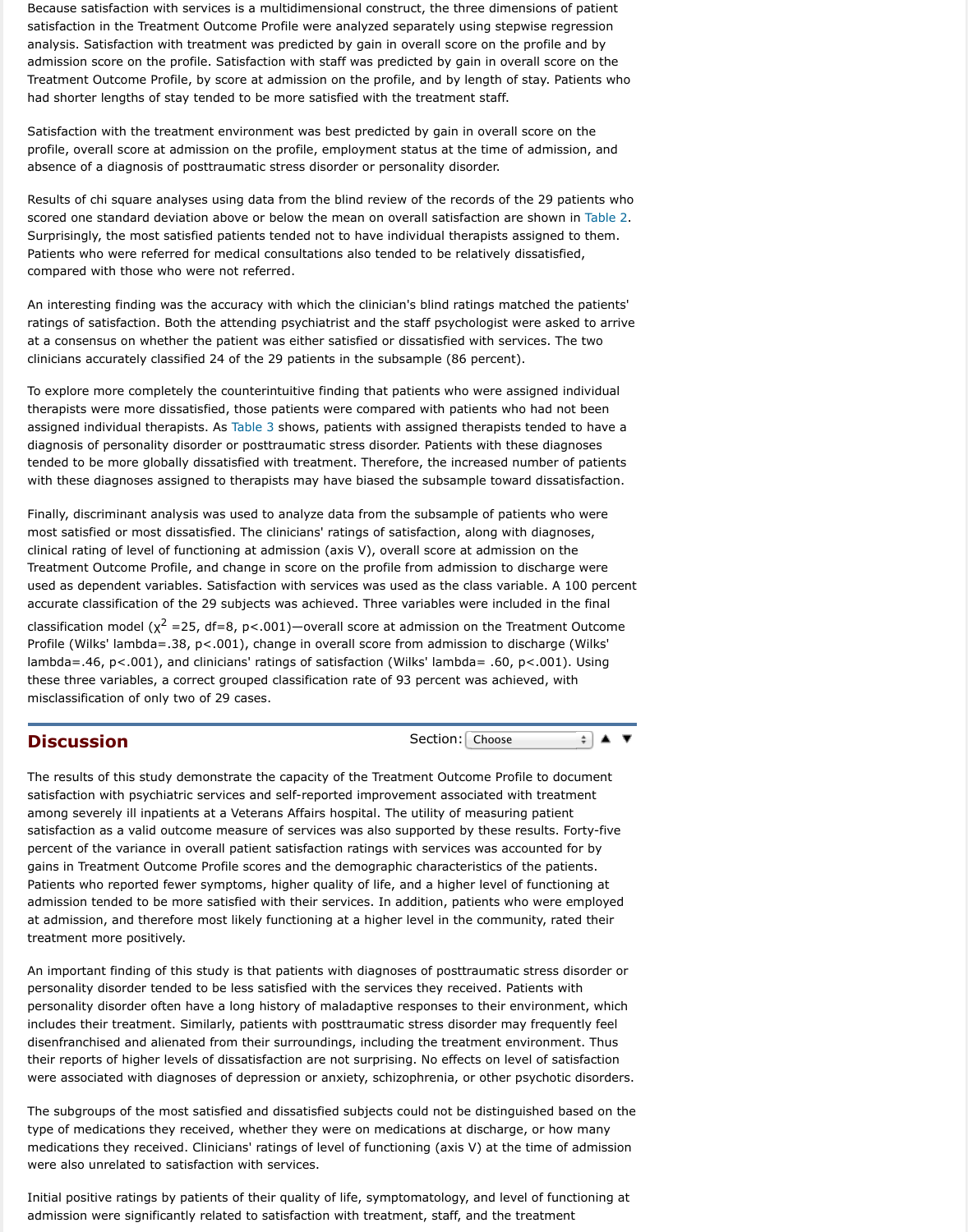The therapists on the unit were doctorate-level psychologists with many years of experience in applying behavioral and cognitive-behavioral techniques in treating people with posttraumatic st disorder. This specialization could explain why more patients with posttraumatic stress disorder  $\alpha$ assigned therapists.

Patients w[ho t](javascript:popRef()ended to be dissatisfied were also more likely to be referred for a medical consultation, which suggests they may have had more physical problems. Ten of the 11 most dissatisfied pation had a medical consultation, compared with ten of the 18 most satisfied patients.

# **Conclusions** Section: Choose

÷.

Self-reported patient satisfaction is a valid and important outcome measure that should be used the evaluation of mental health services. This study demonstrated a significant relationship betw patient satisfaction and other key patient variables such as self-r[ep](javascript:popRef()orted initial levels of symptomatology and daily functioning and self-reported improvement from treatment, as well as specific diagnoses.

## **Submission for Datapoints Invited**

Submissions the journal's Datapoints column are invited. Areas of interest include diagnosis an practice patterns, treatment sites, patient characteristics, and payment sources. National data are preferred. The text ranges from 350 to 500 words, depending on the size and number of figures used.

Inquiries or submissions should be directed to Harold Alan Pincus, M.D., or Terri L. Tanielian, M. Coeditors, Datapoints, Office of Research, American Psychiatric Association, 1400 K Street, N.V. Washington, D.C. 20005; telephone, 202-682-6294; fax, 202-789-1874; e-mail, ttanieli@psych.org,.

# Acknowledgments Section: Choose

÷

This study was partly supported by the Department of Veteran Affairs. The authors thank Summ Allen, Susan Breese, Robert Johnson, and Aaron Parker.

**Dr. Holcomb, Dr. Thiele,** and **Dr. Higdon** are affiliated with the department of psychiatry and neurology at the University of Missouri-Columbia. **Dr. Thiele** and **Dr. Higdon** are also with the Harry S. Truman Memorial Veterans Hospital in Columbia, Missouri, as is **Dr. Parker. Dr. Parke** also affiliated with the department of internal medicine at the University of Missouri-Columbia. **D** Leong is with the Veterans Affairs outpatient clinic and the department of psychiatry at Ohio Sta University in Columbus. Address correspondence to **Dr. Holcomb** at Behavioral Health Concepts, Victoria Park, 2716 Forum Boulevard, Suite 4, Columbia, Missouri 65203.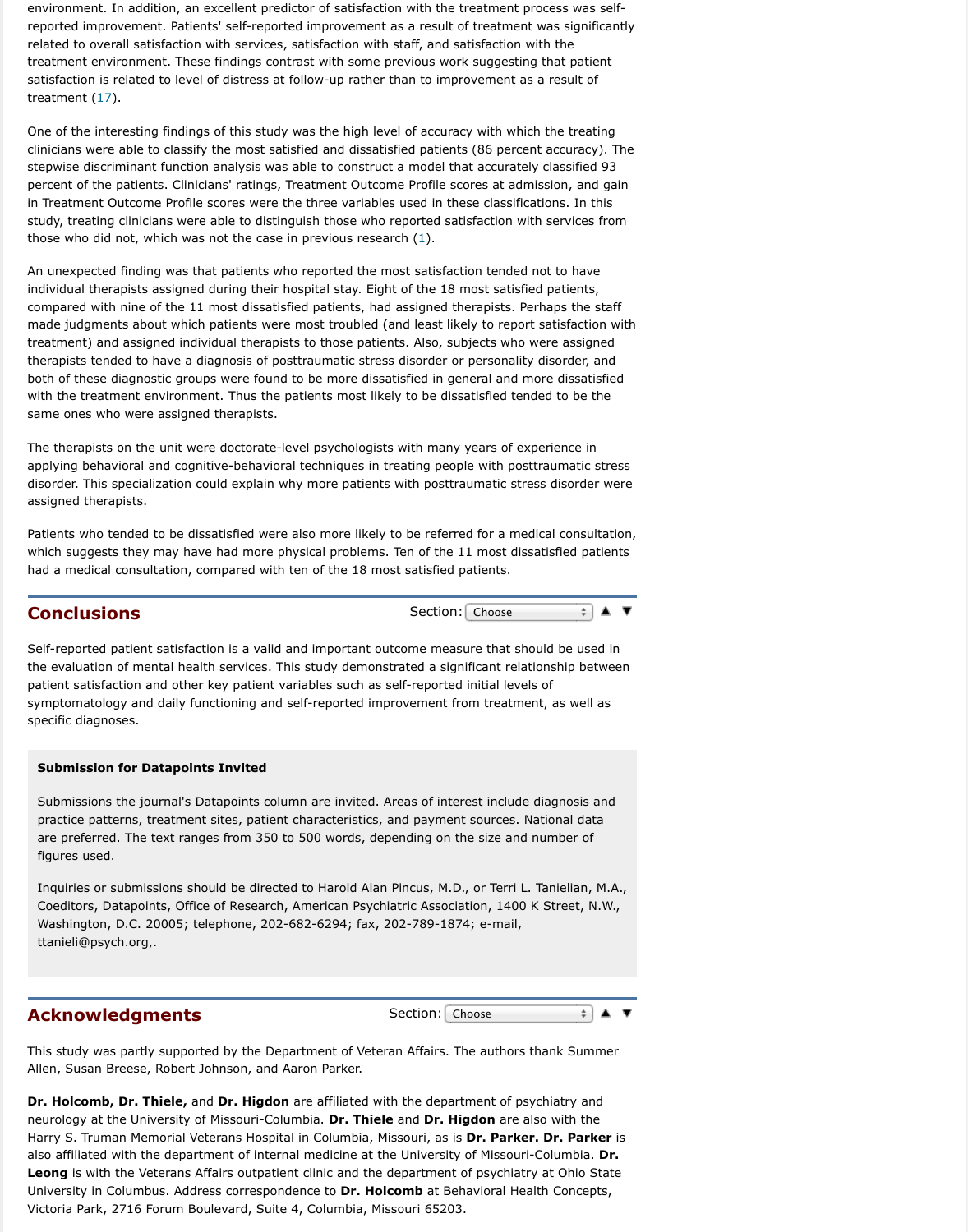- American Journal of Orthopsychiatry 44:432-441, 1994
- 2. [McCarthy PR, Gelber S](http://ps.psychiatryonline.org/doi/full/10.1176/ps.49.7.929#), Dugger E: Outcome measurement to outcome management: the critical step. Administration and Policy in Mental Health 21:59-68, 1993 CrossRef
- 3. Phillips K, Rosenblatt A: Speaking in tongues: integrating economics and psychology into health and mental health services outcome research. Medical Care Review 49:19 231, 1992 CrossRef, Medline
- 4. Accreditation Manual for Mental Health, Chemical Dependency, and Mental Retardation/Developmental Disabilities Services, Scoring Guidelines. Oakbrook Terra [Ill, Joint Commission](http://ps.psychiatryonline.org/doi/full/10.1176/ps.49.7.929#) on the Accreditation of Healthcare Organizations, 1995
- 5. Lebow JL: Client satisfaction with mental health treatment: methodological considerations in assessment. Evaluation Review 7:729-752, 1983 CrossRef
- 6. Lebow JL: Consumer satisfaction with mental health treatment. Psychological Bulletin 91:244-259, 1982 CrossRef, Medline
- 7. Kalman TP: An overview of patient satisfaction with psychiatric treatment. Hospital a Community Psychiatry 34:48-54, 1983 Abstract
- 8. [Holcomb WR, Adams](http://ps.psychiatryonline.org/doi/full/10.1176/ps.49.7.929#) NA, Ponder HM, et al: The development and construct validatio a consumer satisfaction questionnaire for psychiatric inpatients. Evaluation and Prog Evaluation 12:189-194, 1989 CrossRef, Medline
- 9. Pekarik G, Wolff CB: Relationship of satisfaction to symptom change, follow-up adjustment, and clinical significance. Professional Psychology: Research and Practice 27:202-208, 1996 CrossRef
- 10. Weinstein RM: Patient attitudes toward mental hospitalization: a review of quantitati research. Journal of Health and Social Behavior 20:237-258, 1979 CrossRef, Medli[ne](http://ps.psychiatryonline.org/doi/full/10.1176/ps.49.7.929#_i9)
- 11. Ankuta GY, Abeles N: Client satisfaction, clinical significance, and meaningful change psychotherapy. Professional Psychology: Research and Practice 24:70-74, 1993 Cros
- 12. Love RE, Caid CD, Davis A Jr: The user satisfaction survey: consumer evaluation of a inner city community mental health center. Evaluation and the Health Professions 1:4 54, 1979 CrossRef
- 13. Tanner BA: Factors influencing client satisfaction with mental health service[s: a revie](http://ps.psychiatryonline.org/servlet/linkout?suffix=R44971092&dbid=16&doi=10.1176%2Fps.49.7.929&key=10.1007%2FBF00706415) of quantitative research. Evaluation and Program Planning 4:279-286, 1981 CrossRe edline
- 14. Larsen DL, [Attkisson](http://ps.psychiatryonline.org/servlet/linkout?suffix=R44971093&dbid=16&doi=10.1176%2Fps.49.7.929&key=10.1177%2F002570879204900204) [CC, Har](http://ps.psychiatryonline.org/servlet/linkout?suffix=R44971093&dbid=8&doi=10.1176%2Fps.49.7.929&key=10119557)greaves WA, et al: Assessment of client/patient satisfaction: development of a general scale. Evaluation and Program Planning 2:197- 207, 1979 CrossRef, Medline
- 15. Tanner BA: A multidimensional client satisfaction questionnaire. Evaluation and Progr Planning 5:161-167, 1982 CrossRef, Medline
- 16. Hansson L, Berglund M: Factors influencing treatment outcome an[d patient s](http://ps.psychiatryonline.org/servlet/linkout?suffix=R44971095&dbid=16&doi=10.1176%2Fps.49.7.929&key=10.1177%2F0193841X8300700602)atisfacti in a short-term psychiatric w[ard. Euro](http://ps.psychiatryonline.org/servlet/linkout?suffix=R44971096&dbid=8&doi=10.1176%2Fps.49.7.929&key=7071260)pean Archives of Psychiatry and Neurological Sciences 236:269-[275, 198](http://ps.psychiatryonline.org/servlet/linkout?suffix=R44971096&dbid=16&doi=10.1176%2Fps.49.7.929&key=10.1037%2F0033-2909.91.2.244)7 CrossRef, Medline
- 17. Lambert MJ, Hill CE: Assessing psychotherapy outcomes and processes, in Handbook Psychotherapy and Behavior Change, 4[th ed. Ed](http://ps.psychiatryonline.org/doi/10.1176/ps.34.1.48)ited by Garfield SL, Bergin AE. New York, Wiley, 1994
- 18. Holcomb WR, Adams NA, Ponder FM: Factor structure of the Symptom Checklist-90 w acute psychiatric inpatients. J[ournal of](http://ps.psychiatryonline.org/servlet/linkout?suffix=R44971098&dbid=16&doi=10.1176%2Fps.49.7.929&key=10.1016%2F0149-7189%2889%2990010-4) [Consultin](http://ps.psychiatryonline.org/servlet/linkout?suffix=R44971098&dbid=8&doi=10.1176%2Fps.49.7.929&key=10292791)g and Clinical Psychology 51:535-53 1983 CrossRef, Medline